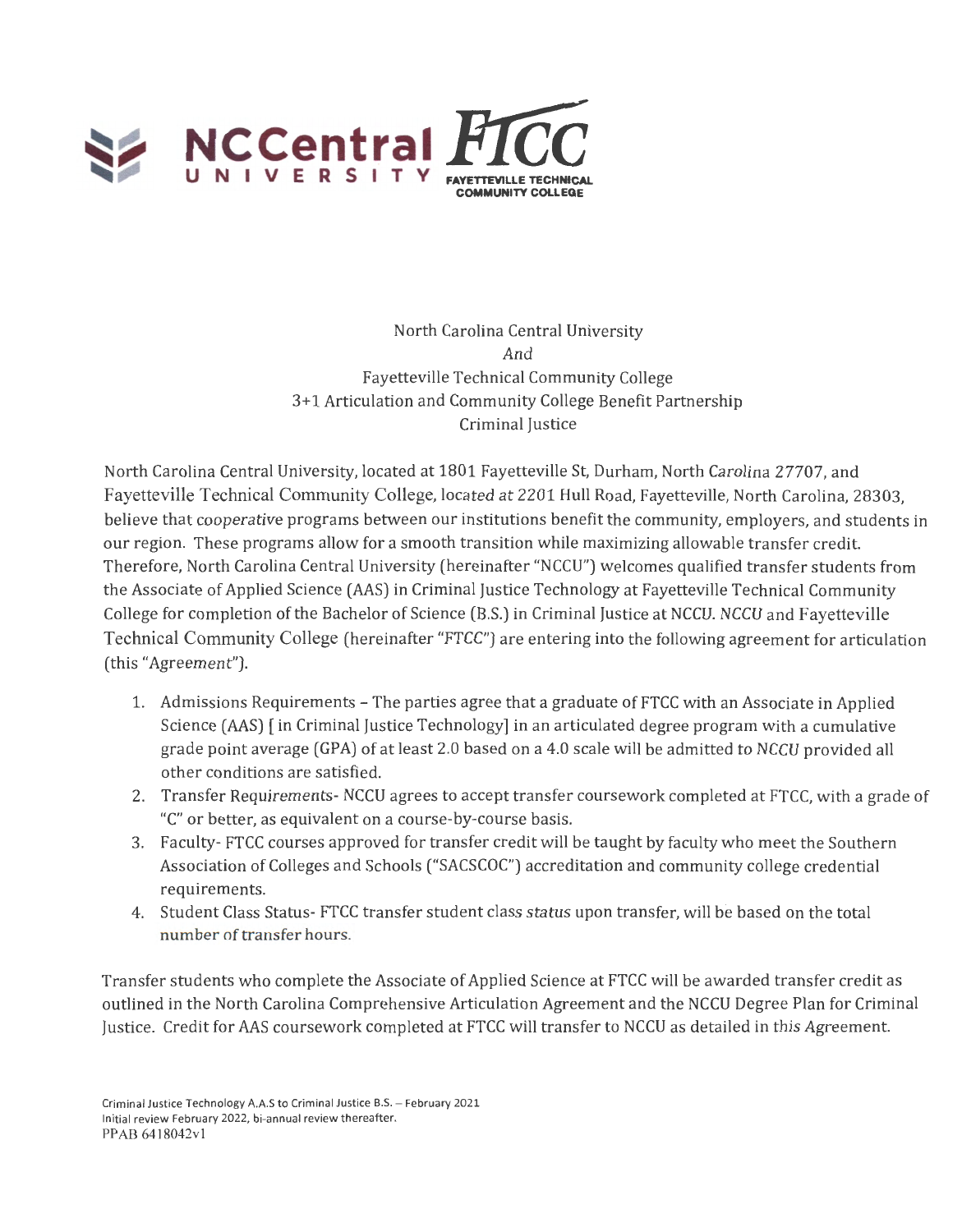# **TRANSFERABILITY OF COURSE WORK COMPLETED AT FAYETTEVILLE TECHNICAL COMMUNITY COLLEGE**

Students completing the Associate of Applied Science degree in Criminal Justice Technology at FTCC intending to transfer to the Bachelor of Science degree in Criminal Justice at NCCU will be provided credit for transfer as follows:

1. A total of ninety (90) hours of General Education and Technical Education credits will be accepted into the B.S. degree as indicated on the Program Plan of Study.

2. A minimum of 120 hours of credit are required to earn the NCCU B.S. degree. The final 30 semester hours of course credit must be completed at NCCU.

3. FTCC students who have completed Foreign Language II as part of the Associate's Degree will have fulfilled the NCCU Foreign Language II graduation requirement.

4. Transfer students must satisfy all NCCU's GEC requirements to earn the B.S. degree.

5. The courses offered through FTCC, and listed in this Agreement, will partially fulfill NCCU's GEC requirements, as indicated, if the grade earned is C or better.

6. Students intent on transferring to NCCU's 8.S. Criminal Justice degree from FTCC's Criminal Justice Technology AAS degree must follow the prescribed Program Plan to receive articulated credit. The Program Plan is listed on pages 4-6 of this agreement.

7. Students who fail to complete an AAS degree at FTCC are not guaranteed the benefits of this agreement.

8. Students who are under 21 years of age must meetthe UNC System Minimum Admissions Requirements (MARs) for the high school, or an approved alternative, to be admitted to NCCU.

9. Admission criteria for NCCU's Department of Criminal Justice can be found in the NCCU catalog located at the University's website: http://ecatalog.nccu.edu/

## **COURSE INSTRUCTION AND ADVISING ON FAYETTEVILLE TECHNICAL COMMUNITY COLLEGE CAMPUSES**

In furtherance of this agreement, FTCC plans to offer courses that will transfer to or are requirements of the Bachelor of Science Degree in Criminal Justice. To realize this objective:

## **NCCU agrees to:**

- 1. Provide the course of study, instructors, and educational supports;
- 2. Provide academic support and dedicated academic advisor for FTCC students;
- 3. Identify a coordinator for the program to help facilitate recruitment and transition services;
- 4. Conduct in -person or virtual information, advising, and recruitment sessions ( 4) four times per academic school year to advise and assist the students;
- 5. Provide three (3) semesters to complete course work required toward the degree in no more than one  $(1)$  year;

Criminal Justice Technology A.A.S to Criminal Justice B.S. - February 2021 Initial review February 2022, bi-annual review thereafter. PP AB 6418042v I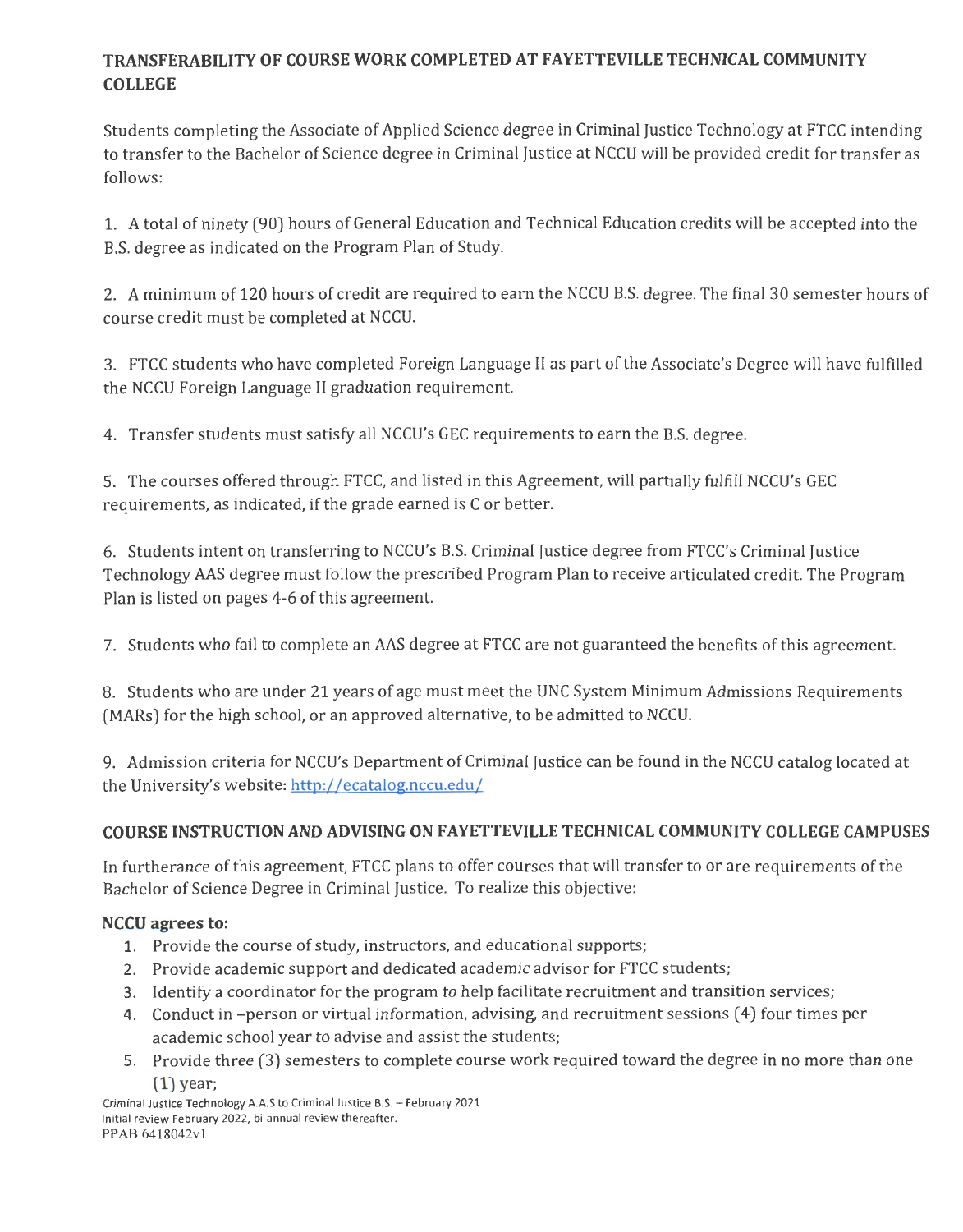- 6. Provide Distance Education courses utilizing synchronous and asynchronous online instruction;
- 7. GEC and core courses within the guided curriculum will be offered in the accelerated format, Concentration courses will be full-semester courses;
- 8. Provide Distance Education courses utilizing online instruction;
- 9. Provide students access to Shepherd Library and other electronic resources;
- 10. Provide students with all the rights and responsibilities of NCCU distance education students;
- 11. Provide students the opportunity to be a part of all Department of Criminal Justice activities and participation in student organizations

#### **FTCC agrees to:**

Provide NCCU with student information allowable under the Family Educational Rights and Privacy Act for recruitment purposes.

## **North Carolina Central University and Fayetteville Technical Community College Marketing and Communication**

- 1. For the purposes of this agreement, NCCU grants to FTCC and FTCC grants to NCCU, permission to use, display, reproduce and publish, without compensation each other's trademarks as an institutional partner on websites, cobranded web portals, and in print marketing publications.
- 2. The parties will provide an electronic version of the Trademarks for the use permitted by this agreement. Each party represents and warrants that it possesses all rights necessary for the granting of the permissions set forth in this Agreement.
- 3. Each institution reserves the right to review in advance any information including but not limited to, websites, cobranded web portals, and in print marketing publications.

## **Accreditation**

NCCU and FTCC will ensure that they maintain accreditation with the appropriate regional accrediting agency and ensure that all operations will be in keeping with accreditation requirements of the two institutions.

## **Duration and Termination of Agreement**

This Agreement shall be in full force from the date both parties execute this Agreement until the Agreement is properly terminated in accordance with this Agreement. NCCU and FTCC will review this agreement annually and make adjustments or amendments as deemed appropriate to maintain the integrity of the Agreement, as well as for the improvement of the transfer process between the two institutions. Such changes will not adversely affect students already enrolled and covered under the provisions of the existing Agreement. The Agreement may be terminated or modified by either party with notice in writing and with sufficient time for students who are currently enrolled in the program, to complete the B.S. degree. Only in the manner and to the extent permitted under North Carolina law, including but not limited to the North

Carolina Claims Act, GS Sections 143-291, et seq., and without waiver of either party's sovereign immunity, each entity, FTCC and NCCU, agree to hold each other harmless.

Finally, the parties agree to notify one another immediately of a substantive change in any of the programs of study. The transfer pathways may be amended, as necessary, by mutual agreement without affecting the